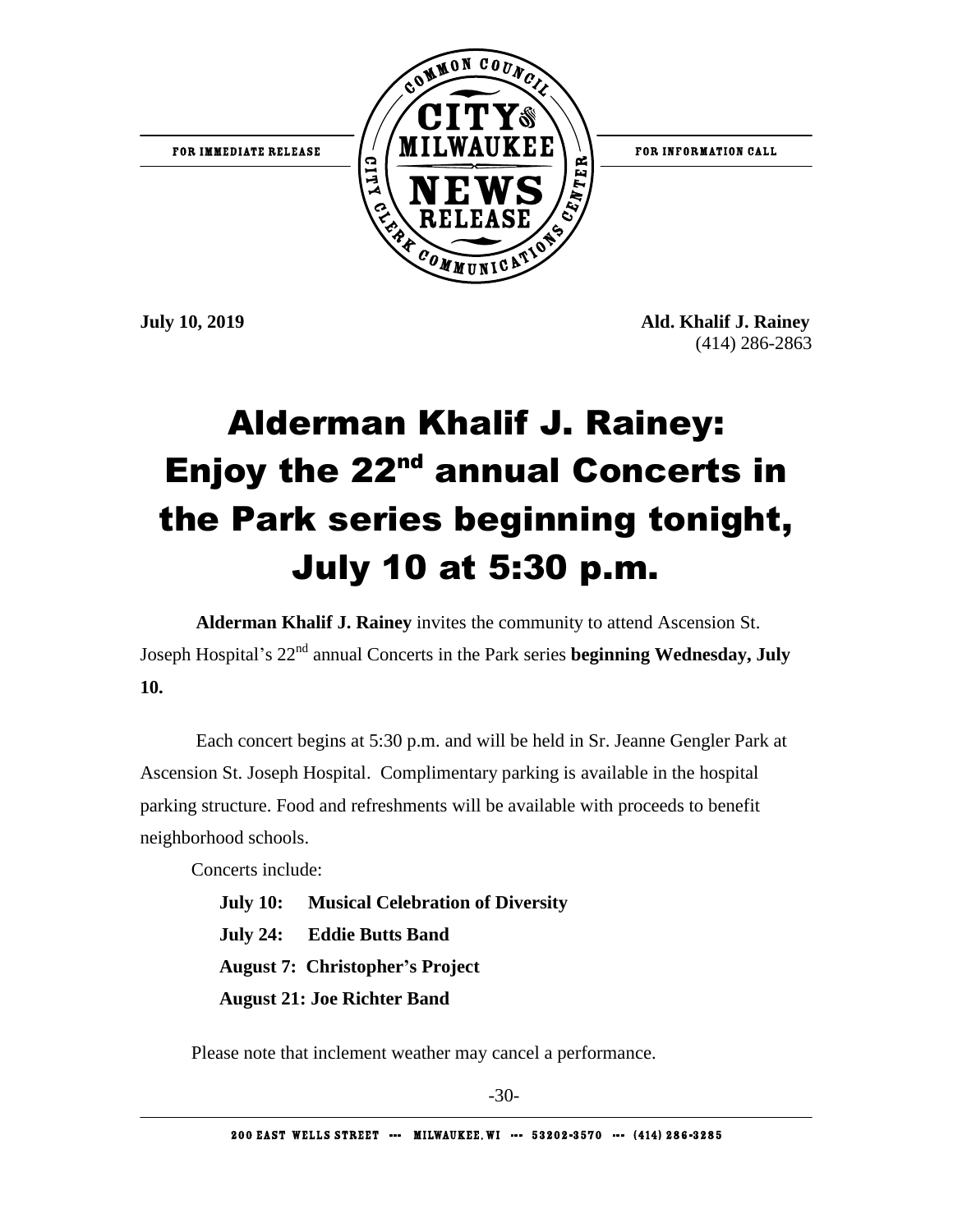On-site farmer's market brought to you by Mount Calvary. Free health screenings for diabetes and high blood pressure also offered!

Rain dates are not scheduled for performances cancelled due to inclement weather.

For more information, call **(414) 447-2130.**

Ascension St. Joseph Hospital gratefully thanks the Francie Luke Silverman Foundation for its support of Sr. Jeanne Gengler Park.

**Francie Luke Silverman Foundation**